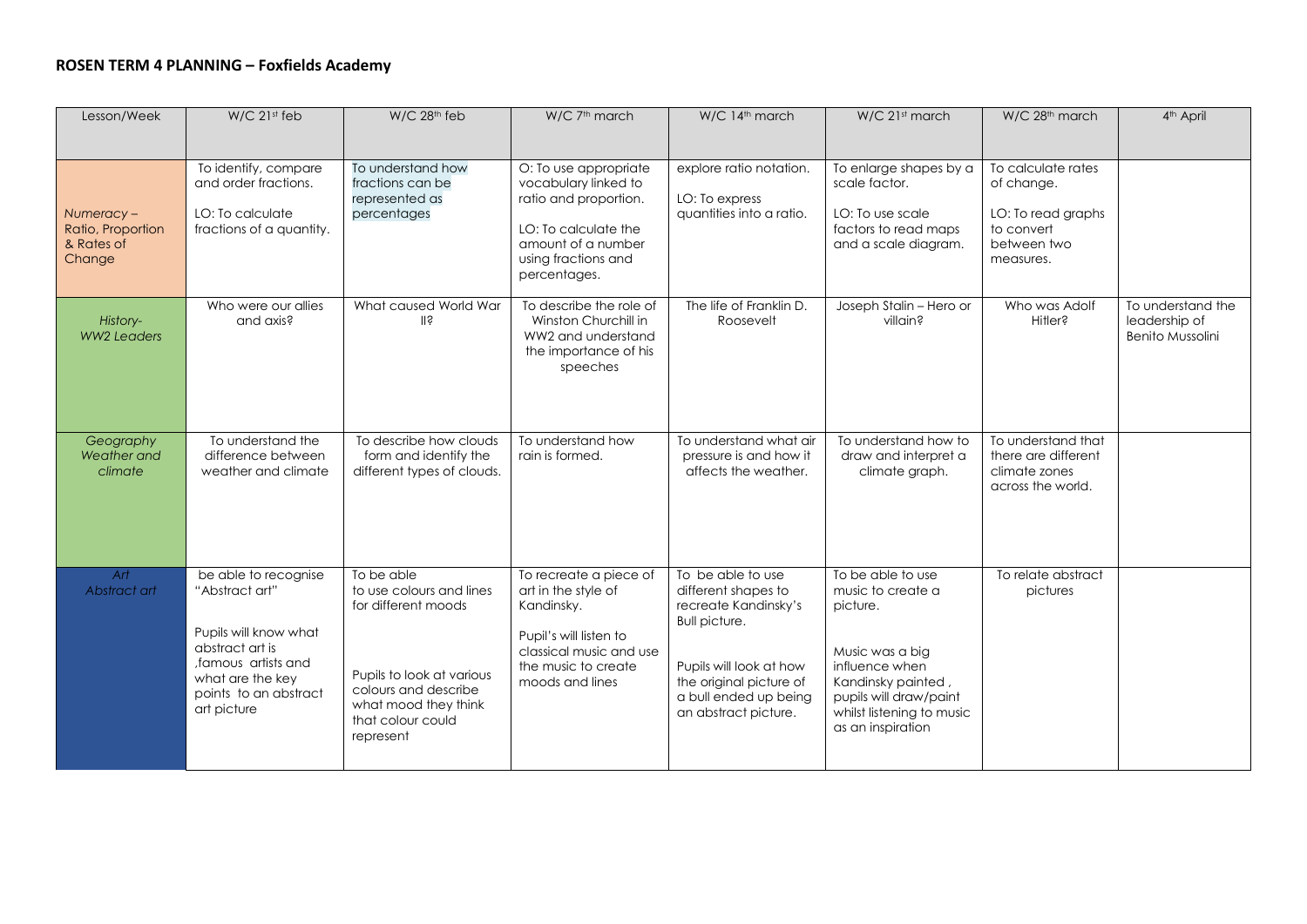## **ROSEN TERM 4 PLANNING – Foxfields Academy**

| Music -scales                             | To understand what<br>musical scales are                                               | understand the C major<br>scale                                                          | understand what tones<br>and semitones are                                                                     | o memorise different<br>scales                                                                                                                   | LO: To play a range of<br>scales using different<br>instruments   | To play a range of<br>scales in harmony                                                                     |  |
|-------------------------------------------|----------------------------------------------------------------------------------------|------------------------------------------------------------------------------------------|----------------------------------------------------------------------------------------------------------------|--------------------------------------------------------------------------------------------------------------------------------------------------|-------------------------------------------------------------------|-------------------------------------------------------------------------------------------------------------|--|
| Computing<br>Databases &<br>Spread-sheets | o understand<br>terminology linked to<br>spreadsheets.<br>To write simple<br>formulae. | To format a<br>spreadsheet.<br>To create a basic<br>spreadsheet model<br>using formulae. | To calculate the total,<br>average, lowest and<br>highest values of a<br>range of numbers in a<br>spreadsheet. | To understand<br>terminology linked to<br>databases.<br>To discuss advantages<br>and disadvantages of<br>paper and<br>computerised<br>databases. | To explore different<br>data types for specific<br>items of data. | instructions to<br>create a<br>database.<br>To set up a<br>database with<br>using fields and<br>data types. |  |

| English - Informal and<br>formal writing                               | To develop an<br>understanding of formal<br>and informal language.                                                                                          | To write an email using the<br>appropriate language.                                                                     | To write a formal and<br>informal letter.                                                                         | To produce an<br>invitation using the<br>appropriate style and<br>content. | To write a CV.                                                                                                                      | To write a newspaper<br>article using formal or<br>informal language. |                                                                                     |
|------------------------------------------------------------------------|-------------------------------------------------------------------------------------------------------------------------------------------------------------|--------------------------------------------------------------------------------------------------------------------------|-------------------------------------------------------------------------------------------------------------------|----------------------------------------------------------------------------|-------------------------------------------------------------------------------------------------------------------------------------|-----------------------------------------------------------------------|-------------------------------------------------------------------------------------|
| <b>Science - Gas</b><br>exchange systems<br>Nutrition and<br>digestion | understand how our<br>gaseous exchange<br>system works.                                                                                                     | Explain the process of<br>breathing and how it<br>ensures effective gas<br>exchange.                                     | To understand the impact understand the<br>of exercise, asthma and<br>smoking on the human<br>gas exchange system | structure and function<br>of the human digestive<br>system.                | understand the roles of<br>enzymes in digestion<br>To understand the<br>importance of bacteria<br>in the human digestive<br>system. |                                                                       |                                                                                     |
| RE – Life journey, rites<br>of passage - relating<br>to main religions | identify Christian beliefs<br>about creation.<br>To find out how symbols in<br>'ne<br>Christian marriage service<br>reflect beliefs in God and<br>humanity. | how Christians differ in their<br>understanding of the<br>purpose of relationships,<br>marriage, sexuality and<br>gender | find out how Christians<br>understand death and<br>dying.                                                         | what the stages of life<br>in Hindu belief.                                | key features of a Hindu<br>marriage ceremony.                                                                                       | sexuality and<br>gender<br>matter in Hinduism.                        | believe about<br>euthanasia and<br>Ilsuicide.<br>To find out what<br>Hindus believe |